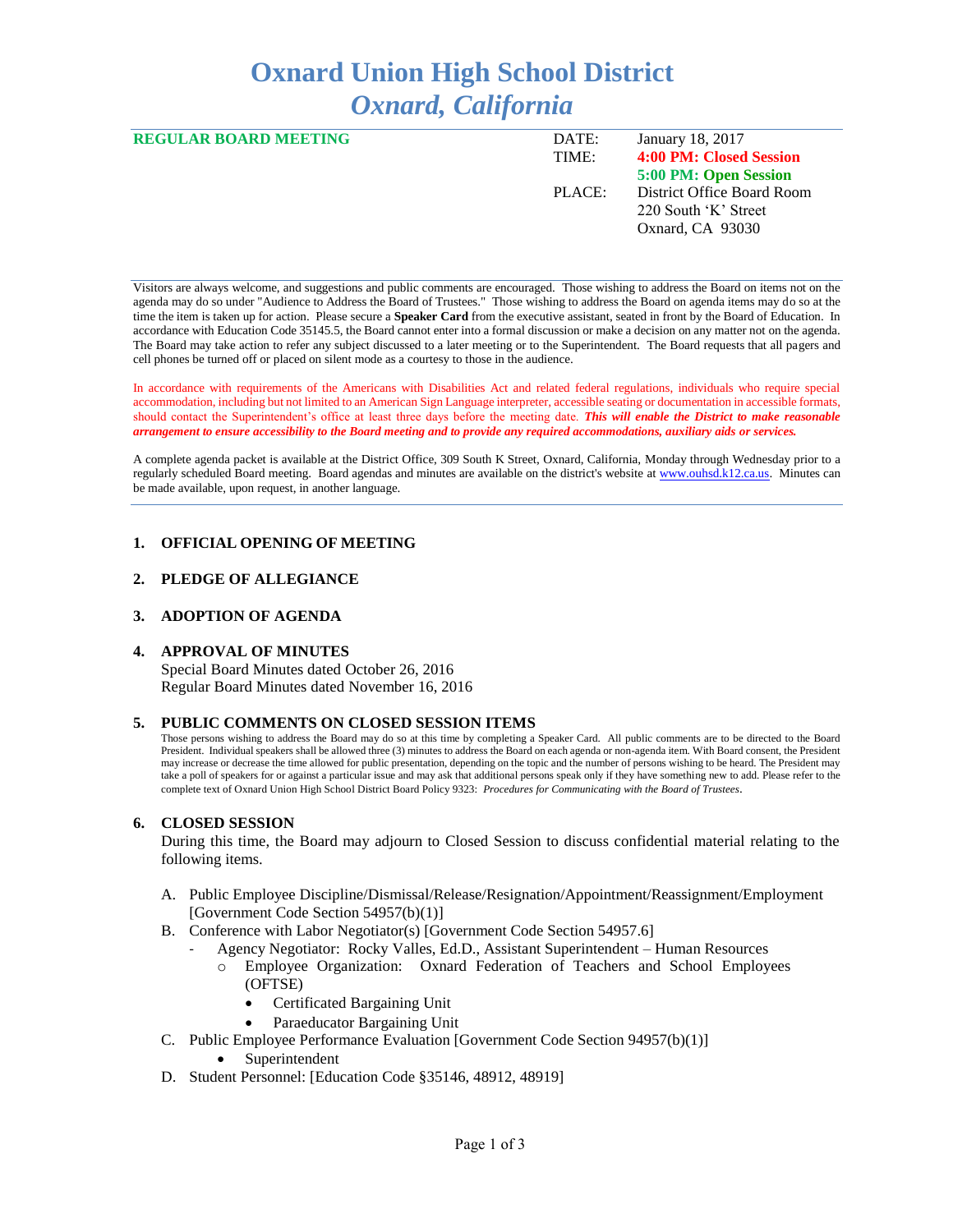Board Meeting Agenda January 18, 2017

- E. Consideration of Confidential Student Issues Other Than Expulsion and Suspension, Pursuant to Education Code §35146
- F. Conference with Real Property Negotiator (Govt. Code § 54956.8) PROPERTY: 50-acres of 107.25 acres located at or near 1825 Camino del Sol, Oxnard, CA (southeast corner of N. Rose Ave. and Cesar Chavez Dr.) Ventura County Assessor Parcel No. 214-0- 020-595 AGENCY NEGOTIATOR: Steve Dickinson, Asst. Superintendent Admin. Services NEGOTIATING PARTIES: Brian Edward Maulhardt, as Trustee of the Brian Edward Maulhardt Children's Support Trust UNDER NEGOTIATION: Price and terms of payment
- G. Conference with Real Property Negotiator (Govt. Code § 54956.8) PROPERTY: An approximate 5-acre portion of 49.36-acre Bell Ranch Property (agricultural property adjacent to Rancho Campana High School); Ventura County Assessor Parcel No. 156-0-180-385 AGENCY NEGOTIATOR: Steve Dickinson, Asst. Superintendent Admin. Services NEGOTIATING PARTIES: City of Camarillo UNDER NEGOTIATION: Price and terms of payment CONFERENCE WITH LEGAL COUNSEL-ANTICIPATED LITIGATION
- H. CONFERENCE WITH LEGAL COUNSEL-ANTICIPATED LITIGATION Significant exposure to litigation pursuant to paragraph (2) of subdivision (d) of Section 54956.9: One case
- I. Conference with Real Property Negotiator (Govt. Code § 54956.8) PROPERTY: Multiple District-owned parcels, including: (1) Bell Ranch Property, Assessor Parcel No. ("APN") 156-0-180-385, Camarillo, California; (2) South of Oxnard High School, APN 183-0-030-180; (3) District Office Campus, 220, 309, and 315 South K Street, Oxnard, CA, APNs 202-0-010-630 & -740; (4) Hueneme Road Adult School, 527 W Hueneme Road, Oxnard, CA, APN 222-0-082-625; (5) 280 and 300 Skyway Drive, Camarillo, CA, APN 230-0-130-105; and (6) 15 Stearman Street, Camarillo, CA, APN 230-0-130-115 AGENCY NEGOTIATOR: Steve Dickinson, Asst. Superintendent, Admin. Services NEGOTIATING PARTIES: To be determined UNDER NEGOTIATION: Price and terms of payment.

# **7. RECONVENE IN PUBLIC: REPORT ON CLOSED SESSION ACTION**

## **8. RECOGNITION**

A. Student Celebrations – Bijou Beltran HHS - Crismalid Lopez

## **9. PUBLIC COMMENTS TO ADDRESS THE BOARD OF TRUSTEES**

Those persons wishing to address the Board may do so at this time by completing a Speaker Card. All public comments are to be directed to the Board President. Individual speakers shall be allowed three (3) minutes to address the Board on each agenda or non-agenda item. With Board consent, the President may increase or decrease the time allowed for public presentation, depending on the topic and the number of persons wishing to be heard. The President may take a poll of speakers for or against a particular issue and may ask that additional persons speak only if they have something new to add. Please refer to the complete text of Oxnard Union High School District Board Policy 9323: *Procedures for Communicating with the Board of Trustees.*

## **10. SUPERINTENDENT'S REPORT**

## **11. STUDENT REPRESENTATIVE REPORT TO THE BOARD**

# **12. CONSENT CALENDAR**

## **Administrative Services**

- **A.** Consideration of Approval of Donations, December 2, 2016 January 6, 2017,
- **B.** Consideration of Approval of Purchase Orders and Direct Pays, December 2, 2016 January 5, 2017